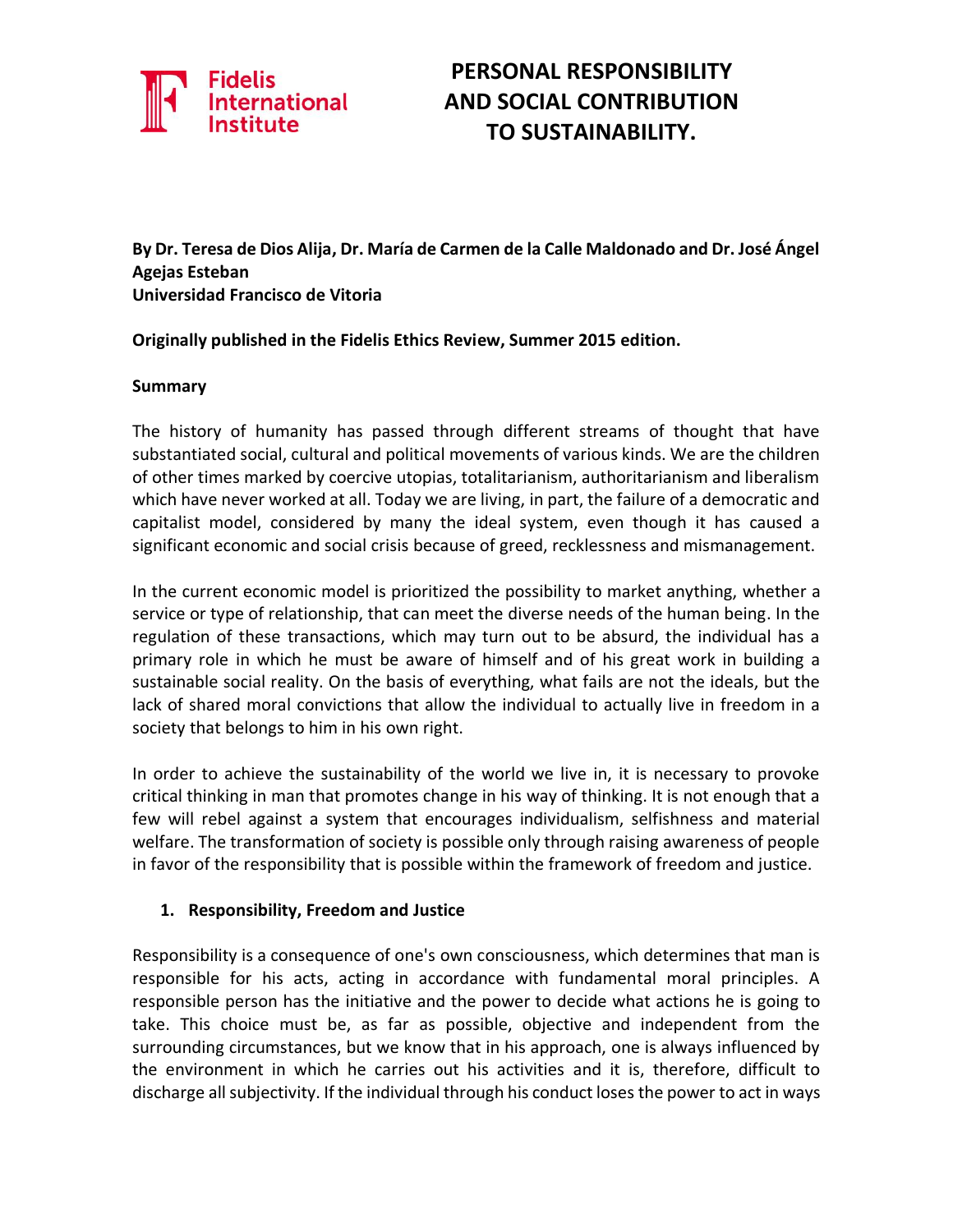## **Fidelis International**

## **PERSONAL RESPONSIBILITY AND SOCIAL CONTRIBUTION TO SUSTAINABILITY.**

that respond to his actions and the consequences thereof, we cannot consider him a socially responsible man.

We cannot judge a person just by the outcome of his actions. It is necessary to take into account the causes and reasons for his behavior and its consequences. Being responsible involves not only consideration of the type of acts that are performed, but also the inner principles that move a person to decide to perform certain actions. The intention to do what our conscience tells us is the key and foundation of responsibility. Each individual acts in a manner guided by his own thoughts and decisions, but also influenced by his own feelings. The expectation of pleasure or displeasure as the result of his behavior can interfere with the outcome of his conduct. The person cannot be conducted only in accordance with the guidelines set by reason.

Good will is not to do what has to be done following rules and regulations that others propose, but wanting to do what must be in accordance with reason. This is not only to follow our own interests or emotions, but rather to pursue perfection through the development of a sense of duty. There are values that guide actions in the right direction and disvalues that disorient the individual on the purpose of responsible behavior. The moral principles at all times act in undertaking an activity from the very decision to carry it out, to the analysis of its consequences and implications, and even the intention of reparation or compensation of injustice or harm.

#### **2. Cultural Transmission and Socialization**

That an individual is responsible for each of his actions requires the development of virtues in the course of all stages of life. In this work are involved the State, for its role in the transmission of culture through, for example, regulation of education systems, and alsosocialization agents (family, school, media) in their task of disseminating values, morals and even lifestyles and groups of relation and influence, such as the organization (institution, company) where the person performs his duties. The discovery and understanding of moral values is easier when people are capable of inspiring respect in the place of fear, and genuine authority, not just power, and honesty rather than the mere appearance of it, and especially humility.

In their role as transmitters of culture, States must ensure minimum social standards and equal opportunities for all citizens, while considering that each of them has different capabilities. The difficulty lies in establishing what minimums are really needed and how to justly reward them without anyone feeling hurt. We cannot answer this question unless we enable each individual to be aware of his own limitations and privileges, and understand the realities facing others who share with him the dignity of every human being but are determined by a different social reality.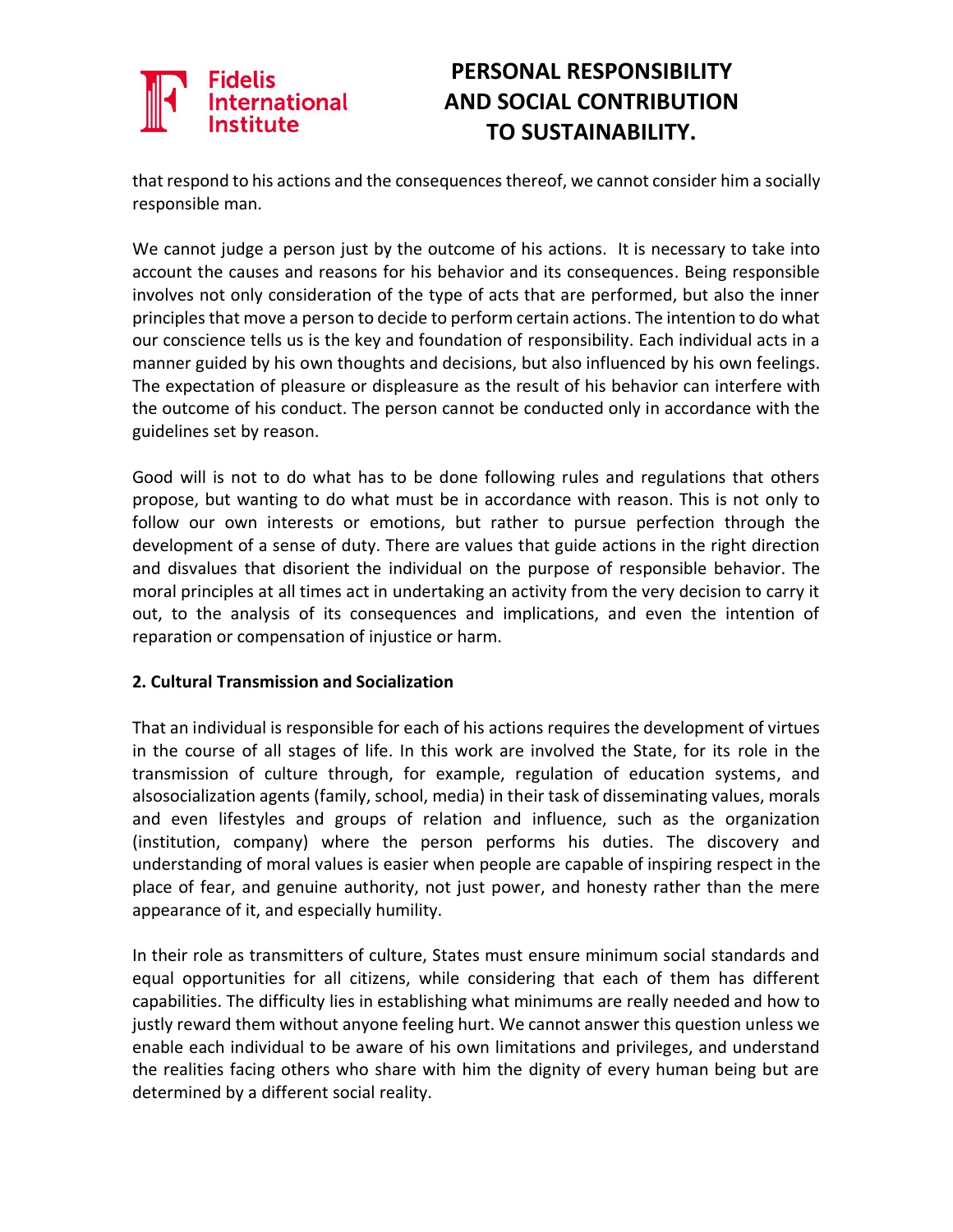## Fidelis International

## **PERSONAL RESPONSIBILITY AND SOCIAL CONTRIBUTION TO SUSTAINABILITY.**

Another important agent of socialization is the business organization, the place where human beings work for much of their lives, spend time with others and where, ideally, we grow and develop at professional and personal levels. Business activity does not, however, appear to be used today in the sense of guaranteeing minimum social standards that we have mentioned above, rather it aims to obtain economic returns, regardless of whether the value the individual can generate is larger than the economic benefit of a few, supporting the belief in the importance of *having* over *being*, and with it the false belief that the accumulation of material goods ensures status, power, or even happiness. At present, it seems that prestige is achieved only by that person or organization that is able to get rich quicker, that achieves its goals effortlessly, that can use others at will as means to achieve its purposes. This way of measuring success leads to thinking that it is not really important to be socially responsible, but just to look like it. Hence, the best efforts of many companies are focused on communicating their good deeds, regardless of whether the activities carried out according to their lines of businessare truly socially responsible.

Socializing agents play an important role in this regard, as they have the ability to influence and persuade people, and even to discover innovative and creative solutions that promote greater involvement of individuals and social groups, thus enabling the individual to stop worrying about what will benefit only himself.

#### **2. Personal and Social Responsibility**

Progress should not be understood solely as economic development, as advocated by some ardent supporters of radical capitalism, nor should it be based only on the consideration of differing aspects of an individual, as advocated by some relativists, to justify the many rights that the person has, without questioning at all the obligations or responsibilities of life in society.

There is no social progress without the possibility of generating well-being for all. The company is not sustainable without creating value for all stakeholders. Although organizations are formed by people, by values, principles, responsibilities and corporate goals, they need not identify with the personal members of the organization. In short, business ethics employs differential componentsin order to clearly discern individual ethics. While individual ethics appeal to the conscience or the right of every person, the ethics of organizations has to appeal to the organizational equivalent of the processes that determine the decisions and behavior of enterprises. However, individual ethics and organizational ethics cannot be separated, because after all, those who perform tasks in organizations are real people with moral values and personal convictions about what to do at all times.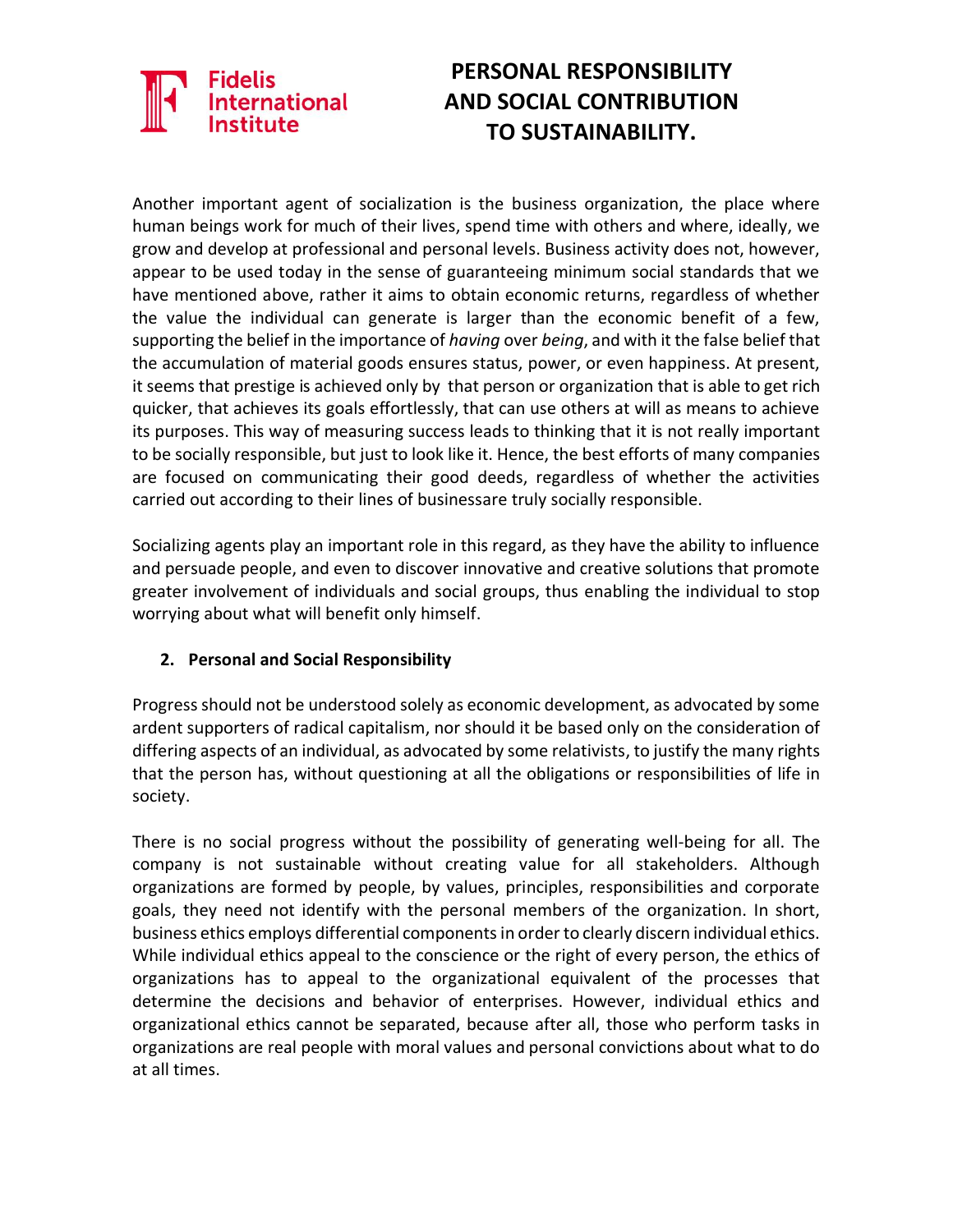# **International**

## **PERSONAL RESPONSIBILITY AND SOCIAL CONTRIBUTION TO SUSTAINABILITY.**

Individual responsibility is the basis on which social responsibility is based. The person who decides to act in a certain way is responsible for it. But the responsibility should not be understood only from the acts themselves, but also from their influence on others. We cannot always give an answer about what aspects of our behavior affect others, but if we are not aware of the implications of each of our actions, we cannot take responsibility for each of our actions. We need to reflect about what we do, how we do it, and what impact it will have on ourselves and others. This is the only way to achieve socially responsibility someday.

A company is a wide network of relationships between individuals who, for one reason or another are affected directly or indirectly by what happens in it. The cooperative action does not relieve the company of having a moral behavior. On the contrary, it should give you more strength if possible. The provider, supplier, shareholder, employee, employer and the client, all groups of interest that relate to an organization, should ask themselves whether their moral principles are consistent with the activity involved in certain organizations. To do this they must understand the operation of enterprises and contrast it with objective benchmarks, with the assumed stable moral values they themselves believe in, without being susceptible to change in the scale assumed by particular circumstances and impulses, interests and unilateral judgments or distorted values . With this in mind, they may look for common strategies aimed at the satisfaction of all parties and encourage the entrepreneurship that often tries to force things without getting any positive result.

Behind the responsibility of the company, which is itself an abstract entity, we can always find the responsible subject, which in any case has to be an individual (or group of individuals) to respond to the consequences of a particular type of performance. In this way we can hold an operator accountable for the result of a certain activity, for making a mistake, his supervisor for failing to control the operator's job, the area coordinator who does not provide the means and appropriate procedures for others to carry out their functions and tasks correctly, and even managers who possibly have not been careful in defining work processes and the allocation of tasks.

Thus, responsibility belongs not only to the owners or managers of a company, but to each of its members and all those who, by interacting with it, pursue certain economic objectives and/or social, personal or collective. Each member of the chain of production is partly responsible for the results of the actions taken. Each has responsibility for a certain act, but they all are responsible to some extent.

Each person can lead the CSR in the company. Regardless of occupying a certain hierarchical or functional position, any individual can exert a positive influence on others guided by the sense of encouraging responsible behavior. Man's duty is to act according to the dictates of his own conscience without expecting others to do the same. We should not wait for others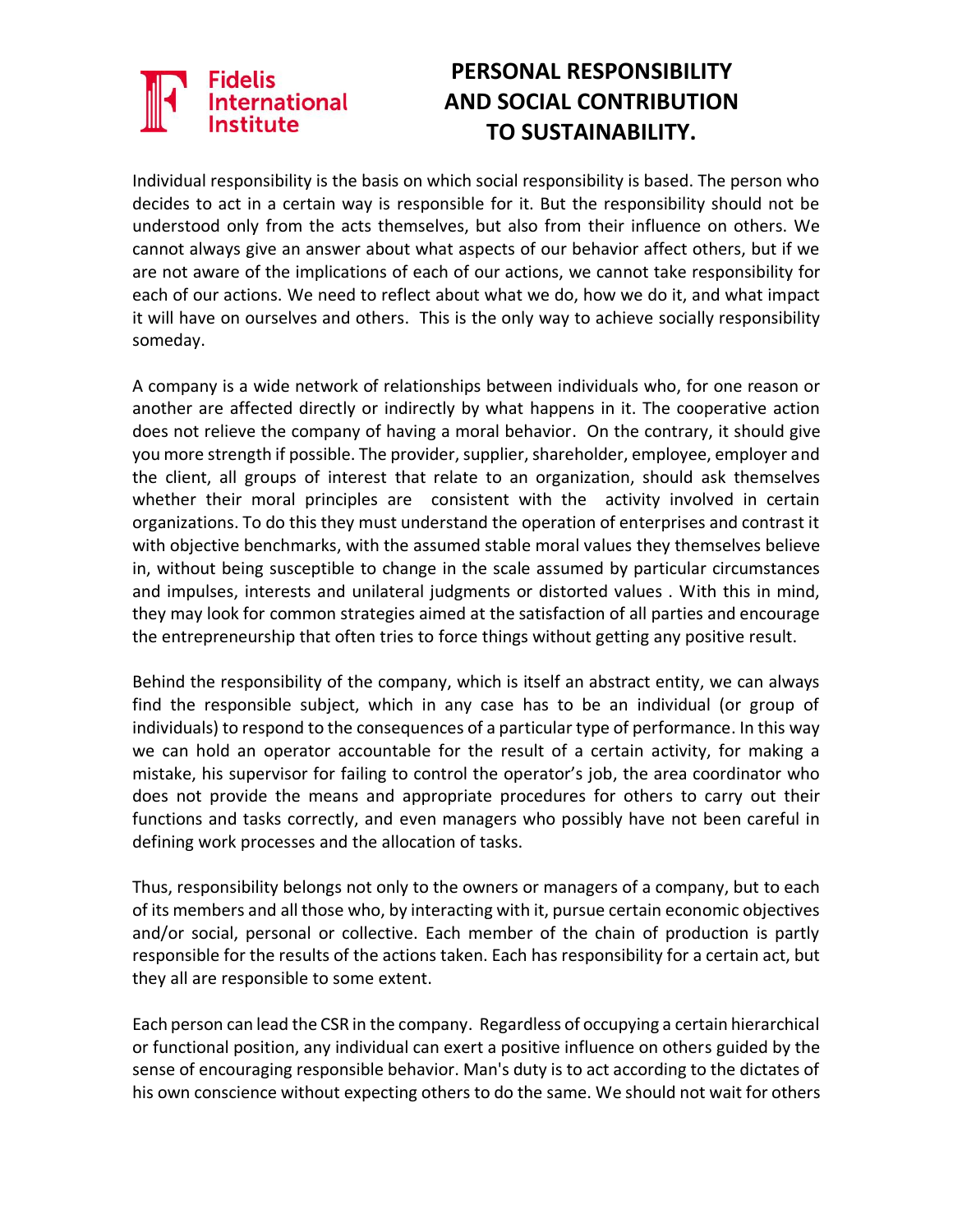# **International**

## **PERSONAL RESPONSIBILITY AND SOCIAL CONTRIBUTION TO SUSTAINABILITY.**

to lead by example, but rather encourage and be an example to others. If we always wait for somebody else to take the first step. progress will never achieved.

#### **Conclusion**

We think that social responsibility is a virtue that helps individuals to improve, to become that to which one should tend to be. The way someone acts in life makes one a happy or unhappy person, to choose one or another way to go toward the goal of happiness is a decision that each individual must make for himself. Human beings have the ability to learn from experience, by correcting their deviations they can manage to have a responsible behavior, which will make them responsible persons.

For the development of virtue, it is wise to recognize reckless behavior. Prudence helps us to weigh the consequences of our actions and therefore their meaning for others and for the whole of society. Prudence is what allows us to properly discuss the methods and means that will lead to the aim pursued and that will lead to responsible behavior. We cannot choose to be socially responsible or not, we can simply choose to behave responsibly or not in every action that we perform, taking into account the consequences to ourselves and others. The intention of the action determines its goodness. It is not only the action in itself and its consequences that are important. The foundation of a good action comes from goodwill, the sense of duty that is marked by conscience. Man can distinguish between what is right and what is wrong, if he freely uses reason to think in universal terms (which are valid for all men in all situations).

The first premise we must begin with in order to find universal moral laws is to respect the dignity of every human being. We are social beings, able to know ourselves through reciprocal relationships with each other, who are dependent on each other to develop as individuals, and to that extent we are all worthy of respect. The biggest challenge is to ensure that all people consider the same universal laws and this can only be achieved through language and communication. Dialogical ethics that transcends contexts, cultures, traditions, circumstances, and the particular situations experienced by each person, may be established in a way that is valid and fair to all.

The Western world is profoundly marked by the importance it gives to material goods, to capital. Our is largelya purely economic system that is transmitted through culture and communication to all individuals, and unfortunately it gives precedence above all to havingrather than to being. But we must not forget that the profit motive is not a natural instinct of man but a historical and ideological product that meets the need of control, security, success and self-seeking.